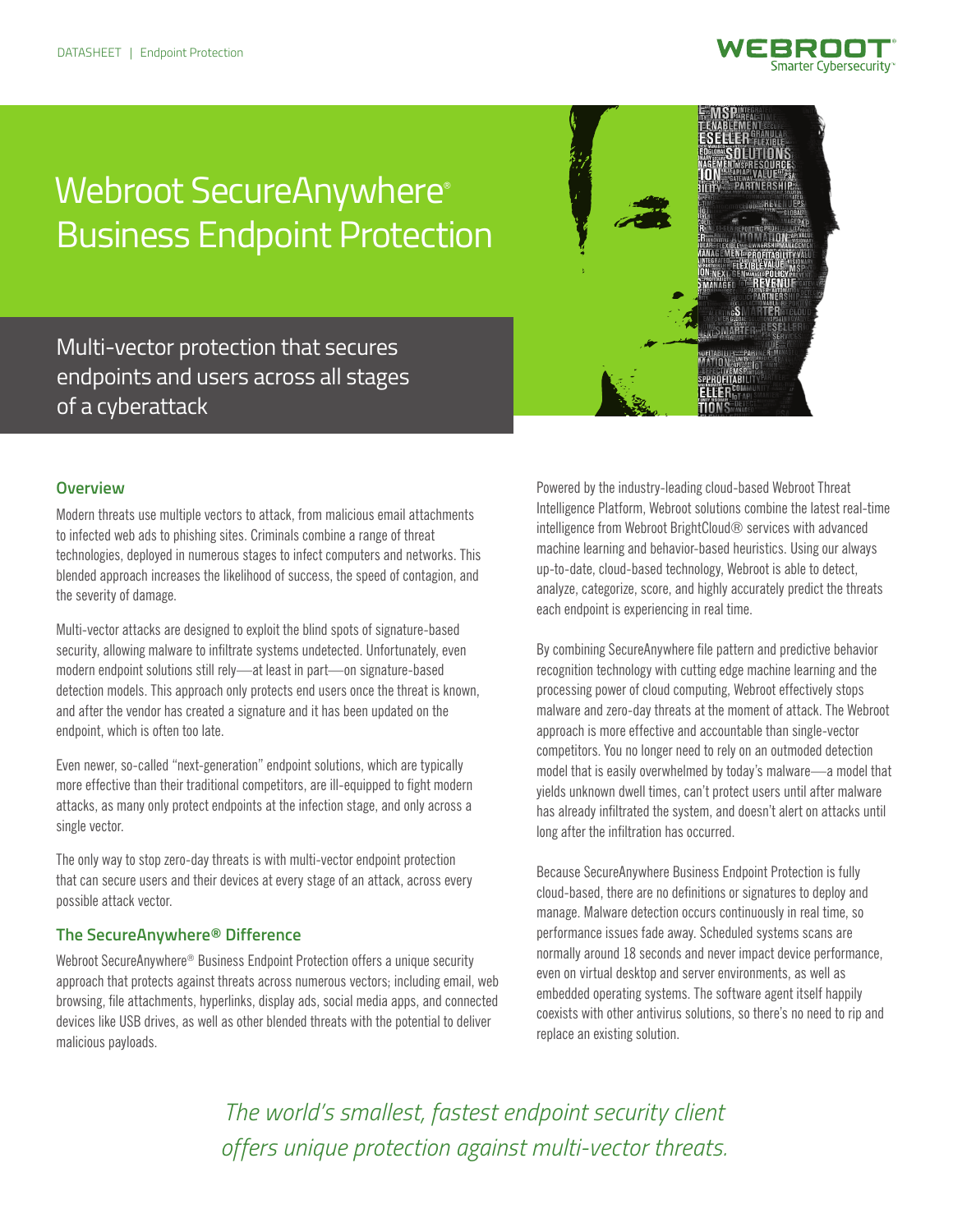

**Uncovering zero-day malware**

# **Visible Efficacy**

SecureAnywhere Business Endpoint Protection is the first malware prevention technology to report on its own efficacy at detecting infections and stopping malware. Dwell time reporting gives you visibility into any infection on any endpoint within your network, showing you when the infection began and how long it was contained by Webroot before being automatically remediated.

A major factor contributing to the efficacy of SecureAnywhere Business Endpoint Protection is its continuous infection monitoring, journaling, and auto-remediation. If it cannot immediately categorize new or changed files and processes as 'known' good or 'known' bad, then the agent begins monitoring and journaling all events. If an observed process is categorized as malicious, then any system changes are reversed and the endpoint is autoremediated to its last known good state. This extra layer ensures minimal false positives. On the rare occasion that a false positive does occur, admins can easily white list files as needed within their management console.

# **Flexible Cloud-Based Management**

Webroot SecureAnywhere solutions use cloud-based management, which means no on-premises hardware or software is needed and the console is always up to date. The Webroot Global Site Manager console makes it straightforward to manage up to 100,000 endpoints, and, through its hierarchical management architecture, you can easily control multiple sites and locations, as best suited to your organization's needs. The Global Site Manager also supports policies at the global and individual site level, plus local site administration access rights and permissions that are easily managed alongside central administration of all sites.

This makes Global Site Manager ideal for businesses of all sizes, including those with global or multi-location organizations, as well as Managed Services Providers (MSPs) administering numerous customer sites. Cloudbased management with full remote endpoint administration also makes delivering global management extraordinarily cost-effective compared to conventional antivirus.

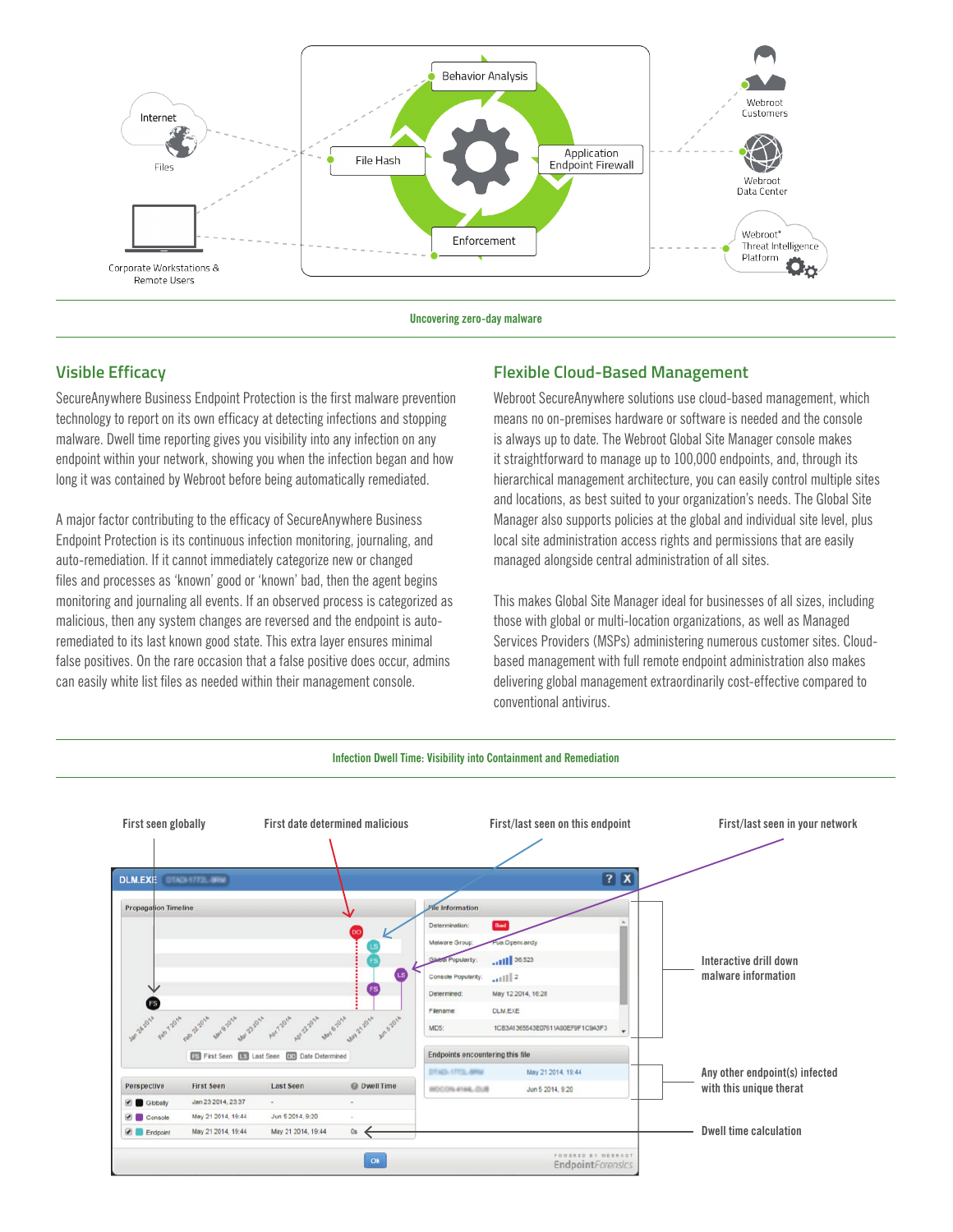# **Powering Predictive Prevention**

All Webroot SecureAnywhere solutions and BrightCloud threat intelligence services are powered by the Webroot® Threat Intelligence Platform. Leveraging big data analytics, machine learning, and threat intelligence from customers and technology partners worldwide, the Webroot Threat Intelligence Platform identifies infections as they occur. This big data architecture continuously processes, analyzes, correlates and contextualizes vast amounts of disparate information while also applying a patented, fifth-generation machine learning and malicious code identification system to create predictive behavioral determinations on malware instantly—with impressive accuracy.

Big data processing allows SecureAnywhere Business Endpoint Protection to uncover malware as it attempts to infect an individual user's endpoint, while simultaneously protecting all other SecureAnywhere endpoints against the same attacks. This collective approach to threat intelligence creates a massive real-time malware detection net that has intimate knowledge of more than 300 million executables, including their runtime behavioral characteristics and interactions. This, coupled with hundreds of terabytes of threat data, ensures that Webroot customers are continuously protected from both existing and new threats.

# **Key Security Features**

Webroot SecureAnywhere Business Endpoint Protection offers highly accurate and effective endpoint malware prevention with a range of additional security shield capabilities that keep both the user and the device safe.

#### **Identity Shield**

This shields protects users by assuming the endpoint is already infected by as-yet undetected malware. It protects user and transactional data that could be exposed during online transactions from phishing, DNS poisoning, keystroke logging, screen grabbing, cookie scraping, clipboard grabbing, and browser and session hijacking by malicious software mounting man-in-themiddle attacks. The shields lock down the OS and browser to protect all user information and credentials, even shared passwords. Aside from securing browser activities, the Identity Shield may be extended under user policy to secure other endpoint applications as well.

#### **Infrared**

Infrared is a multi-layer defense that incorporates several aspects of Webroot Threat Intelligence to help thwart threats early on in their lifecycle—often before a threat researcher sees a single sample. It examines the reputation of the websites an individual visits and uses Webroot Threat Intelligence to determine their risk level. If the user commonly visits low-reputation



**The Webroot® Threat Intelligence Platform – the most powerful real-time threat analysis engine in the world**